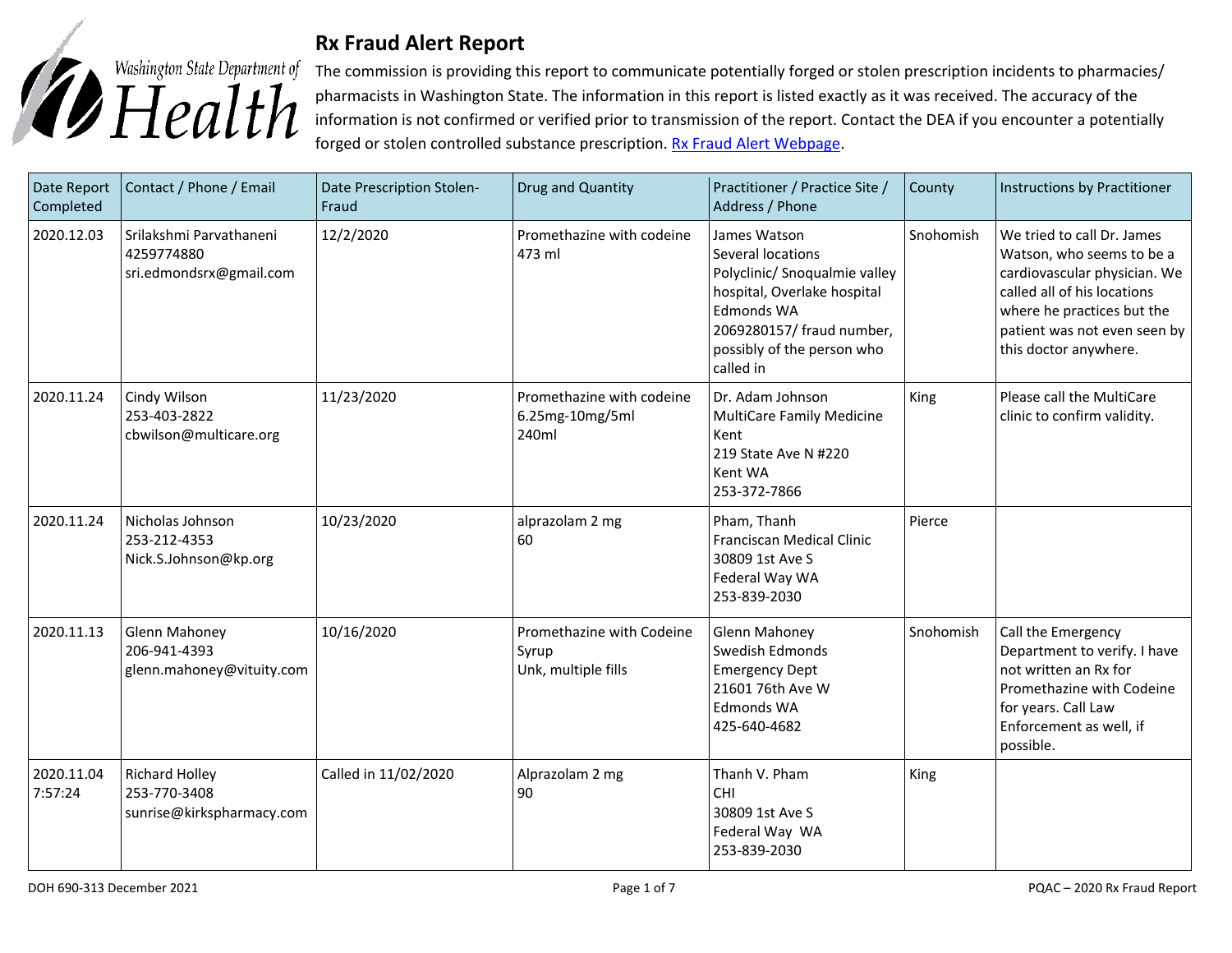| Date Report<br>Completed | Contact / Phone / Email                                                 | Date Prescription Stolen-<br>Fraud | Drug and Quantity                                                                                                                                                      | Practitioner / Practice Site /<br>Address / Phone                                                                                                 | County    | Instructions by Practitioner                                                                                                                                                                                                                                                                                                                                        |
|--------------------------|-------------------------------------------------------------------------|------------------------------------|------------------------------------------------------------------------------------------------------------------------------------------------------------------------|---------------------------------------------------------------------------------------------------------------------------------------------------|-----------|---------------------------------------------------------------------------------------------------------------------------------------------------------------------------------------------------------------------------------------------------------------------------------------------------------------------------------------------------------------------|
|                          | <b>JULIE HANNA</b><br>4253870466<br>NGUYENJ011@HOTMAIL.CO<br>M          |                                    | Oxycodone 30mg<br>100                                                                                                                                                  | Dr. Raphael Malikian<br><b>Happy Family Medicine</b><br>7083 Hollywood Boulevard<br>Los Angeles CA<br>833-904-2779                                | Snohomish |                                                                                                                                                                                                                                                                                                                                                                     |
| 2020.10.18               | William Barany<br>4256404000<br>william.barany@providence.<br>org       | 10/18/2020                         | promethazine-codeine<br>#210 mL                                                                                                                                        | Mahoney, Glenn<br>Swedish Edmonds<br><b>Emergency Department</b><br>21601 76th Ave W<br>Edmonds WA<br>4256404000                                  | Snohomish | I have received several calls<br>from pharmacies about a<br>patient attempting to call in<br>a prescription for codeine-<br>phenergan cough syrup.<br>Patient name DOB is Hassan,<br>Edna, 11/12/1970.<br>Pharmacies located in<br>Stanwood, WA and<br>surrounding. Recommend<br>call provider to verify any<br>telephoned-in prescription<br>controlled substances |
| 2020.10.09               | Kevin Haughton, MD<br>360.556.6908<br>kevin.haughton@providence<br>.org | 10/9/2020                          | promethazine with codeine<br>1                                                                                                                                         | Haughton<br>East Olympia Family<br>Medicine<br>525 Lilly Rd NE<br>Olympia WA<br>360.486.6777                                                      | Thurston  | Do not fill controlled<br>substance scripts without<br>verifying authenticity by me<br>or my staff.                                                                                                                                                                                                                                                                 |
|                          | Jessie Cook<br>5093238757<br>jessiec@yvfwc.org                          |                                    | Hydrocodone/APAP<br>5mg/325mg<br>12                                                                                                                                    | Omar Husein<br>Spokane Valley Ear Nose and<br><b>Throat and Facial Plastics</b><br>1424 N Mcdonald Suite 101<br>Spokane Valley WA<br>509-928-7272 | Spokane   |                                                                                                                                                                                                                                                                                                                                                                     |
| 2020.09.11               | seth bagan<br>2064025288<br>bagan@uw.edu                                | 8/31/2020                          | codeine cough syrup with<br>promethazine; multiple<br>attempts called into<br>pharmacies<br>multiple attempts called into<br>pharmacies; 4 obtained per<br><b>PDMP</b> | Seth Bagan MD<br><b>UWNC Shoreline</b><br>1355 205th<br>Shoreline WA<br>206-542-5656                                                              | King      | please notify police; please<br>realize i will not call in<br>codeine cough syrup for<br>patients;                                                                                                                                                                                                                                                                  |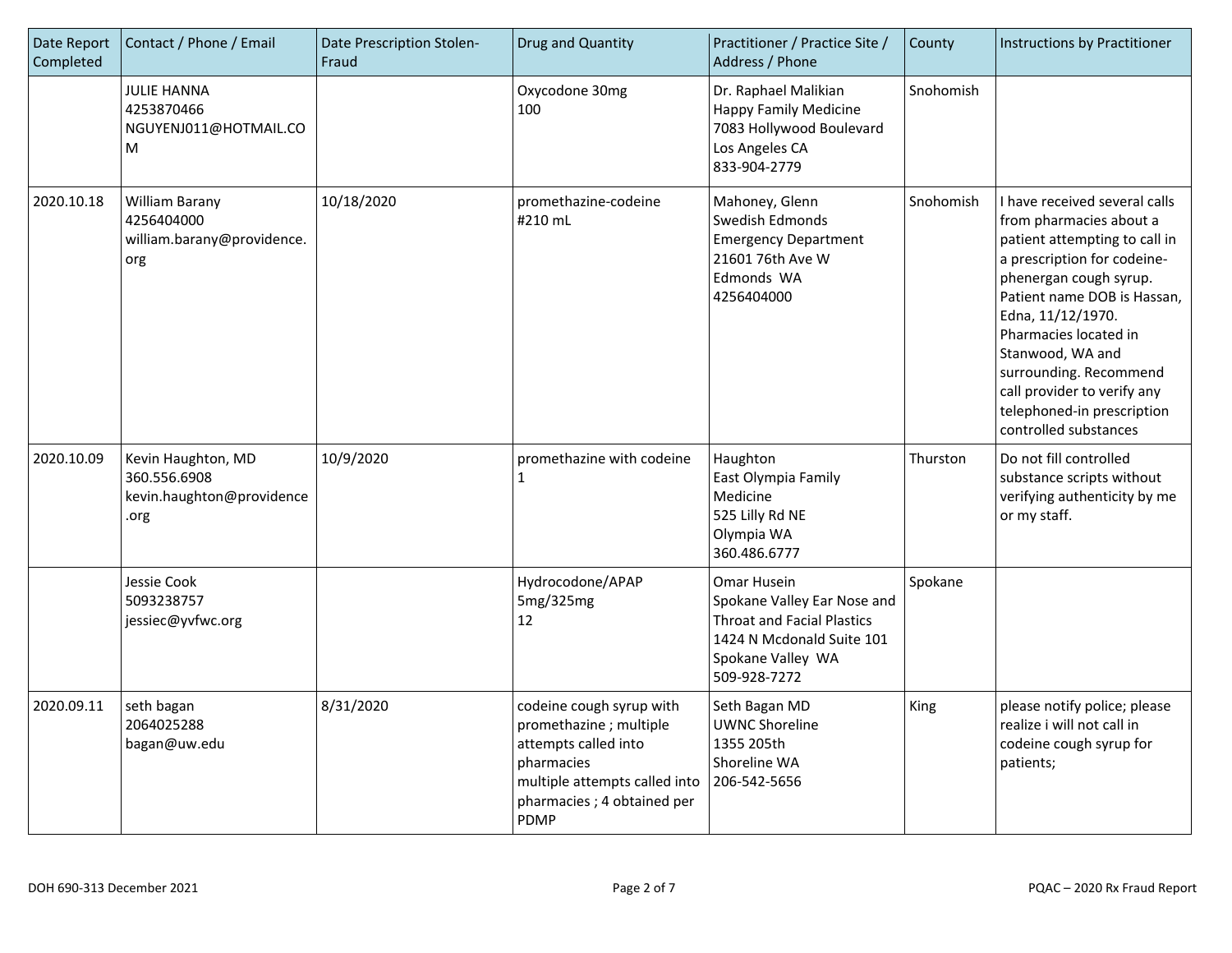| Date Report<br>Completed | Contact / Phone / Email                                          | Date Prescription Stolen-<br>Fraud | Drug and Quantity                                                                                   | Practitioner / Practice Site /<br>Address / Phone                                                              | County  | Instructions by Practitioner                                                                                                                                                                                                                                                                                                            |
|--------------------------|------------------------------------------------------------------|------------------------------------|-----------------------------------------------------------------------------------------------------|----------------------------------------------------------------------------------------------------------------|---------|-----------------------------------------------------------------------------------------------------------------------------------------------------------------------------------------------------------------------------------------------------------------------------------------------------------------------------------------|
|                          | seth bagan<br>2064025288<br>bagan@uw.edu                         |                                    | codeine; multiple attempts<br>called into pharmacies<br>multiple attempts called into<br>pharmacies | Seth Bagan MD<br><b>UWNC Shoreline</b><br>1355 205th<br>Shoreline WA<br>2065425656                             | King    | Call Police if false patient<br>attempts to pick up Rx;<br>please note that I send in<br>controlled Rx electronically,<br>not called in; if any<br>questions, please call office;<br>please note the imposter is<br>using a phone system that<br>makes it look like the Rx is<br>being called in from our clinic<br>number 206-542-5656 |
| 2020.09.04               | Amanda Popek<br>4254867711<br>amanda@ostroms.com                 | 9/3/2020                           | promethazine / codeine<br>240 mL                                                                    | Phong Bui<br><b>Ostroms Pharmacy &amp; Gift</b><br>6414 NE Bothell Way<br><b>KENMORE WA</b><br>4254867711      | King    | Caution with prescriptions<br>called in from this provider.<br>Check PMP for every<br>promethazine with codeine<br>Rx. This appears to be a team<br>(man and woman) and are<br>very smooth when speaking<br>as the 'provider' and patient.                                                                                              |
| 2020.08.29               | Amy Fasig<br>2065996030<br>dr.amyfasig@gmail.com                 | unknown                            | prescription pad stolen<br>8/28/20<br>1                                                             | Amy Fasig<br>Amy Fasig<br>2206 Queen Anne Ave N<br>Ste204<br>Seattle WA<br>2065996030                          | King    | Call provider to verify and<br>contact law enforcement<br>office working the case                                                                                                                                                                                                                                                       |
| 2020.08.26               | Alex Pfeiffer<br>5096385277<br>alex.pfeiffer@genevawoods.<br>com | 8/26/2020                          | zpak<br>6                                                                                           | Scott Weldon<br>supposedly Franklin Park<br><b>Urgent Care</b><br>5904 N Division St<br>Spokane WA<br>489-1150 | Spokane | Recent reports indicate there<br>has been some issues with<br>orders called in under the<br>provider Scott Weldon. It<br>would be worth while to get<br>a callback number and office<br>address when receiving these<br>orders to verify.                                                                                               |
|                          | <b>Spencer Godfrey</b><br>8014005270<br>spencer_godfrey@msn.com  |                                    | Codeine and antibiotic, dose<br>was not disclosed to me on<br>notification.<br>Unknown              | <b>Spencer Godfrey</b><br><b>CHAS Health</b><br>1203 Idaho Street<br>Lewiston ID<br>208-848-8300               |         |                                                                                                                                                                                                                                                                                                                                         |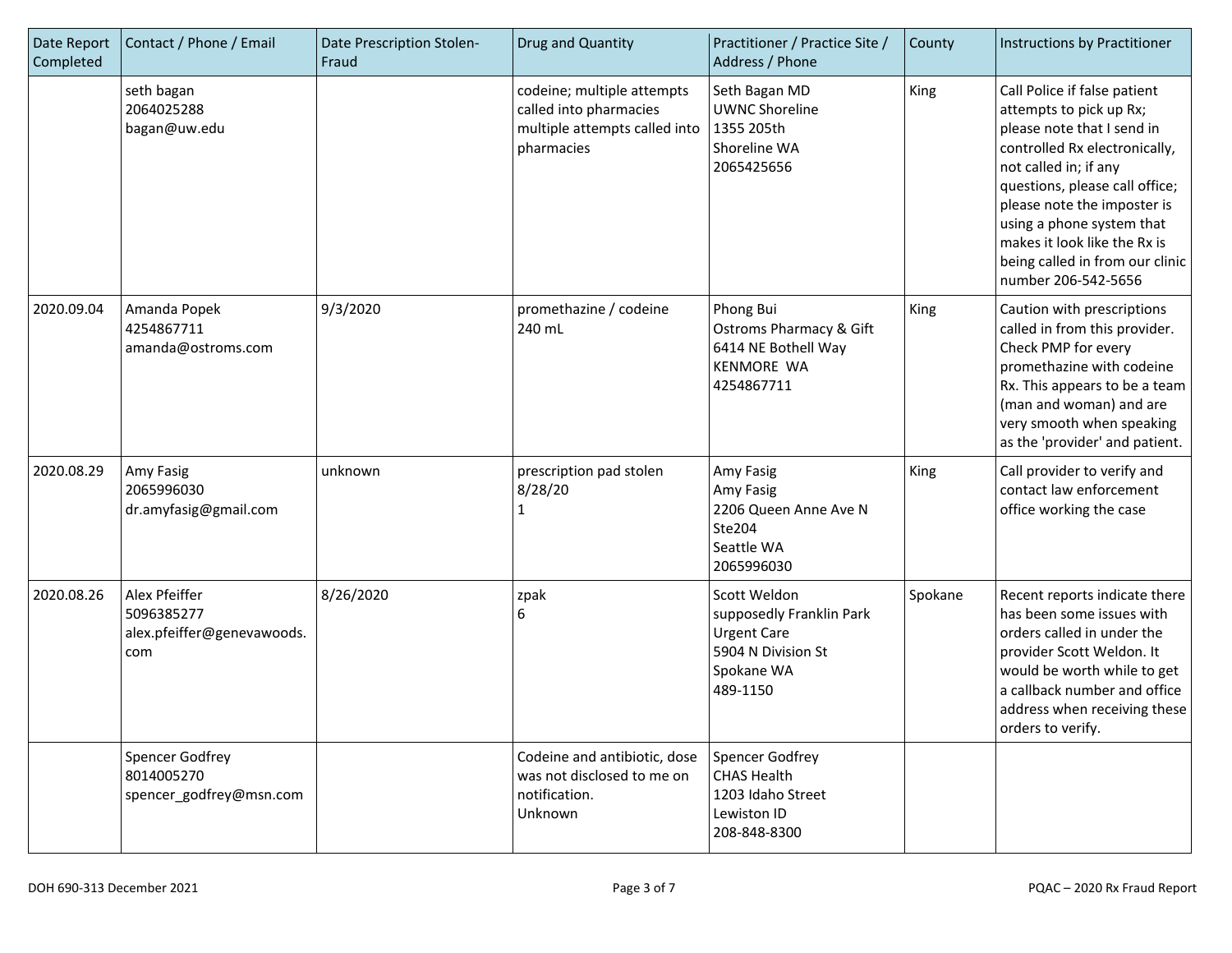| Date Report<br>Completed | Contact / Phone / Email                                            | Date Prescription Stolen-<br>Fraud   | Drug and Quantity                                                                                   | Practitioner / Practice Site /<br>Address / Phone                                                                    | County | <b>Instructions by Practitioner</b>                                                                                               |
|--------------------------|--------------------------------------------------------------------|--------------------------------------|-----------------------------------------------------------------------------------------------------|----------------------------------------------------------------------------------------------------------------------|--------|-----------------------------------------------------------------------------------------------------------------------------------|
| 2020.08.21               | David Liao<br>3604919754<br>s3417c01@albertsons.com                | 8/17/2020                            | Promethazine-Codeine<br>6.25mg-10mg/5ml,<br>Azithromycin 250mg,<br>Prednisone 20mg<br>240ml, #6, #7 | Jake Bergstrom<br>Muckleshoot Health and<br><b>Wellness Center</b><br>17500 SE 392nd St<br>Auburn WA<br>253-939-6648 | King   |                                                                                                                                   |
| 2020.07.29               | Su Hyeon Jung<br>607-319-6745<br>suhyeonjung@chifranciscan.<br>org |                                      | Methadone 10mg<br>40 tablets                                                                        | Su Hyeon Jung<br>St. Clare Hospital - CHI<br>Franciscan<br>11315 Bridgeport Way SW<br>Lakewood WA<br>253-985-1711    | Pierce | DO NOT dispense<br>medications until verifying<br>with provider.                                                                  |
| 2020.07.29               | Su Hyeon Jung<br>6073196145<br>suhyeonjung@chifranciscan.<br>org   |                                      | Methadone<br>30                                                                                     | Su Hyeon Jung<br>St. Clare Hospital - CHI<br>Franciscan<br>11315 Bridgeport Way SW<br>Lakewood WA<br>607-319-6745    | Pierce | Call the provider to verify. Do<br>NOT dispense medication<br>before verifying.                                                   |
| 2020.07.28               | Sergio Flores<br>5097698592<br>sflores@@mytcch.org                 | 07/17/2020,07/24/2020,07/<br>28/2020 | promethazine with codeine<br>240 ml                                                                 | Sergio, Flores<br>Tri Cities Community Health<br>515 W. Court Street<br>Pasco WA<br>5095472204                       | Benton | call the provider to verify                                                                                                       |
| 2020.07.27               | Lynn Xie<br>25339555555<br>lynn.xie@washden.com                    | 7/20/2020                            | Oxycodone 5mg<br>12                                                                                 | Lynn Xie<br>Southcenter Modern<br>Dentistry<br>17420 Southcenter Modern<br>Dentistry<br>Tukwila WA<br>2533955555     | King   | Please call provider to verify                                                                                                    |
| 2020.07.01               | Jared Cram<br>2068244784<br>s3540c01@safeway.com                   | 7/1/2020                             | Phenergan with Codeine<br>6.25mg-10mg/5ml<br>240ml                                                  | Loan Vu<br>Unibe Care Practice Clinic<br>13100 Military Road<br>Tukwila WA<br>2062427333                             | King   | Call office to clarify<br>prescriber DEA. Also, Dr. Vu<br>will not prescribe Phenergan<br>with codeine under any<br>circumstances |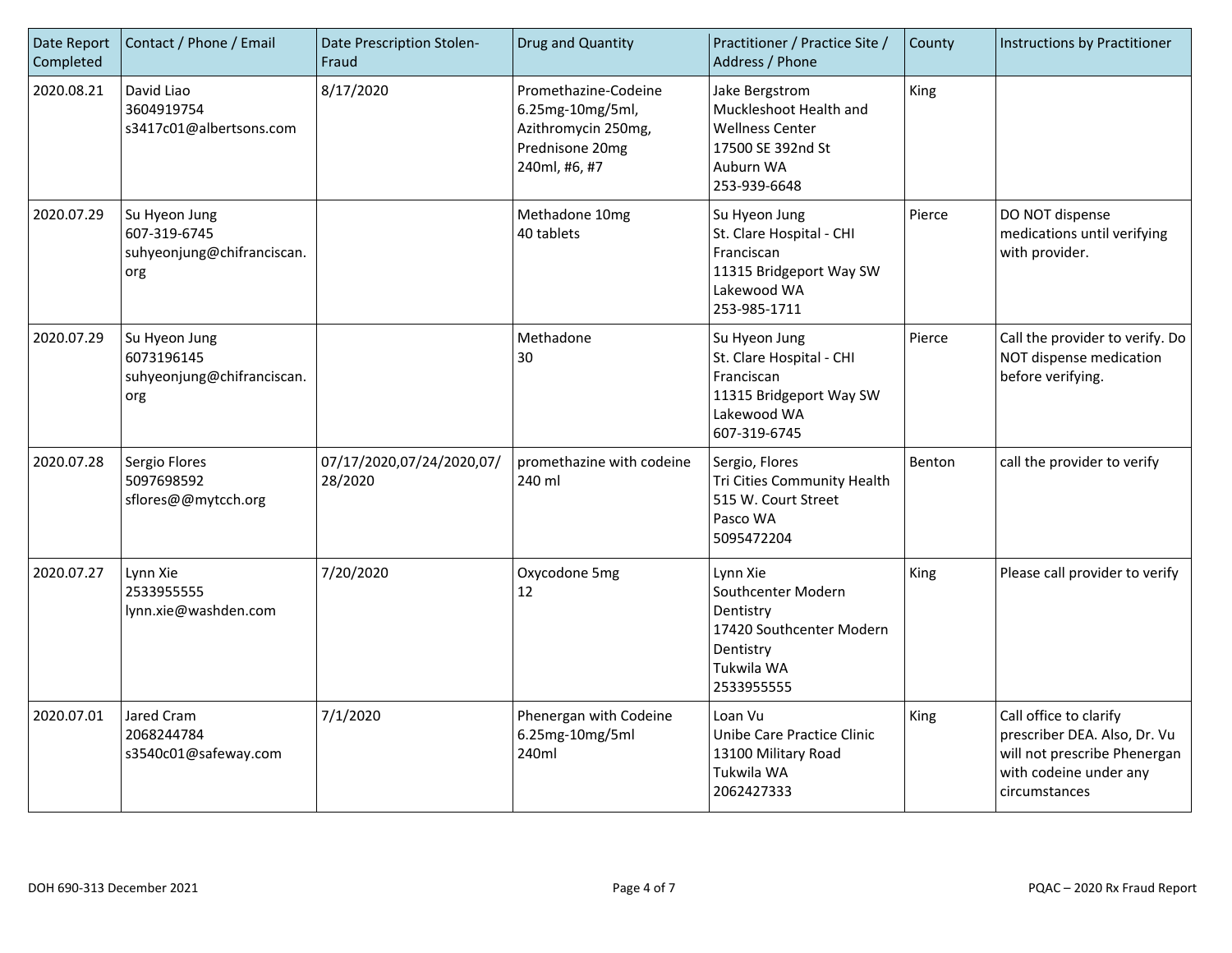| Date Report<br>Completed | Contact / Phone / Email                                       | Date Prescription Stolen-<br>Fraud             | Drug and Quantity     | Practitioner / Practice Site /<br>Address / Phone                                                                  | County | Instructions by Practitioner                                                                                                                                                                                                                                                                                                                                                                                                                                                                                                                                                                                                                                                                                                                                                                                                                                                                                                                                                                                                                                                                                                                                                                                                                                                          |
|--------------------------|---------------------------------------------------------------|------------------------------------------------|-----------------------|--------------------------------------------------------------------------------------------------------------------|--------|---------------------------------------------------------------------------------------------------------------------------------------------------------------------------------------------------------------------------------------------------------------------------------------------------------------------------------------------------------------------------------------------------------------------------------------------------------------------------------------------------------------------------------------------------------------------------------------------------------------------------------------------------------------------------------------------------------------------------------------------------------------------------------------------------------------------------------------------------------------------------------------------------------------------------------------------------------------------------------------------------------------------------------------------------------------------------------------------------------------------------------------------------------------------------------------------------------------------------------------------------------------------------------------|
|                          | Dr. Oliver G. Mackey<br>347-204-3714<br>Feet4Mack@gmail.com   | I received a call today,<br>Thursday 6/18/2020 | ? Cough Medicine<br>? | Dr. Oliver G. Mackey<br>Oliver G. Mackey<br>43-44 Kissena Blvd, Ste 9D<br><b>Flushing New York</b><br>347-204-3714 | King   | Call the provider to verify ALL<br>Rx's and any law<br>enforcement officer involved                                                                                                                                                                                                                                                                                                                                                                                                                                                                                                                                                                                                                                                                                                                                                                                                                                                                                                                                                                                                                                                                                                                                                                                                   |
|                          | Dedorah Rose<br>2532892217<br>Deborahbonnierose@yahoo.<br>com |                                                | OxyCodone 5mg<br>42   | Dr. Hassan<br>Puget sound orthopedics<br>1724 N Union Ave<br>Tacoma WA<br>253-830-5200                             | Pierce | Hello My name is Deborah Rose<br>and I am filing a complaint<br>against a Walgreens pharmacist<br>and a PA for stealing bmy<br>OxyCodone. Her are the details.<br>Dropped of three prescription at<br>about 2pm 6/9/20 at 4315 6th<br>ave. Went a few hours later and<br>picked up. After getting home<br>realized there were on to meds<br>in the staples shut paper bag.<br>Just the stool softener and anti<br>nausea meds, no ocycodone,<br>even though receipt had three<br>items on it. Went back, PA and<br>Pharmacist refused to admit<br>mistake and would not give me<br>missing prescription. We<br>requested a camera check and it<br>revealed only two bottles were<br>put in the bag, so the finally<br>gave me full prescription. The<br>PA was Angela Laney. I donâ€ <sup>™</sup> t<br>have the name of the<br>pharmacist involved. The item<br>"lostâ€ <b>?</b> is a highly addictive<br>and expensive drug, that was<br>stolen by someone in the<br>pharmacy, and I was blamed<br>and treated like an addict. I am<br>sending pics of all the meds<br>attached to this. I also have<br>witness, my partner has to drive<br>me everywhere because I have<br>two broken arms. For more info<br>you can Email or call:<br>Deborahbonnierose@yahoo.co<br>m 253-389-2217 |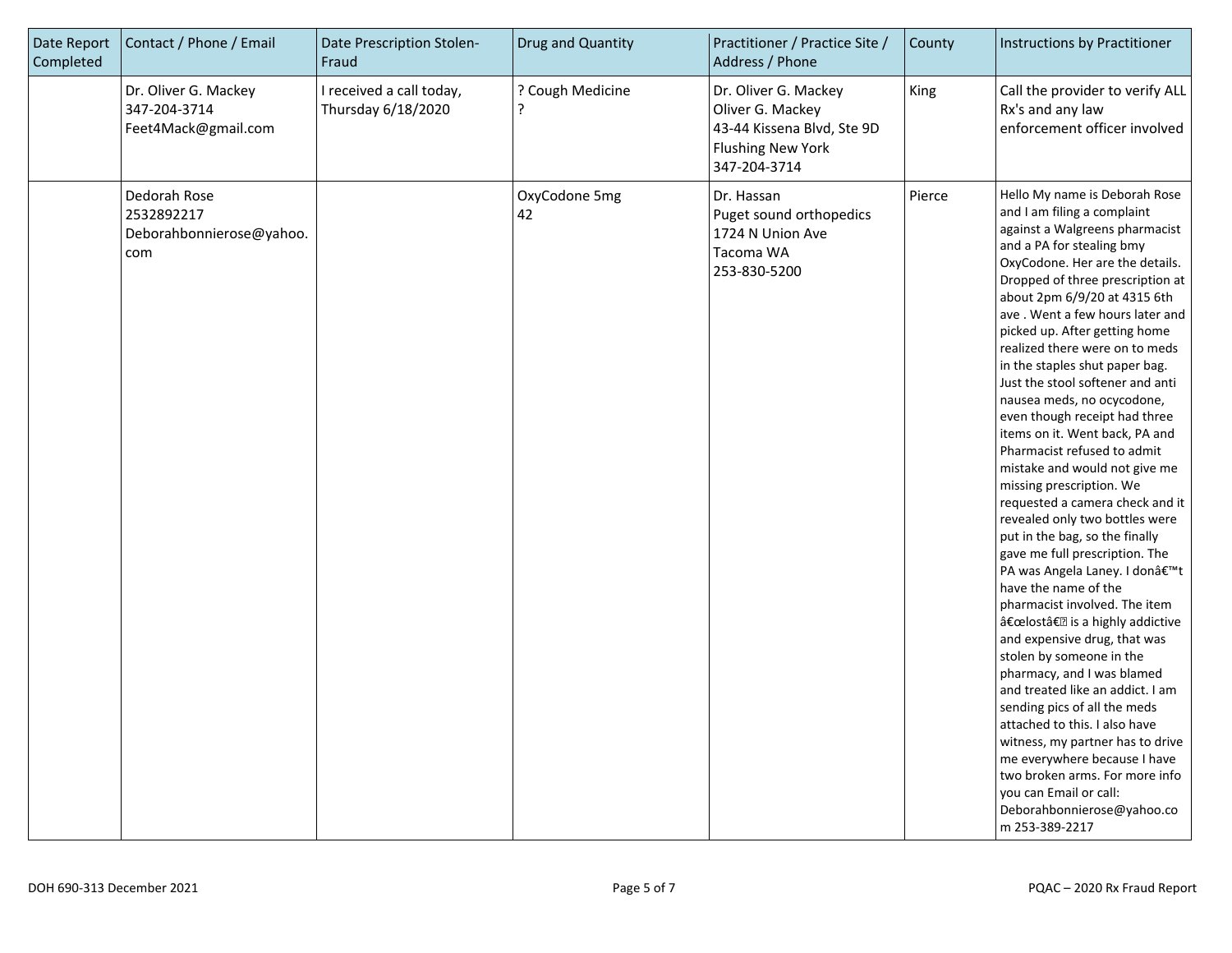| Date Report<br>Completed | Contact / Phone / Email                                                       | Date Prescription Stolen-<br>Fraud | Drug and Quantity                     | Practitioner / Practice Site /<br>Address / Phone                                                                                                                                                | County  | Instructions by Practitioner                                                                                                                                                                                                      |
|--------------------------|-------------------------------------------------------------------------------|------------------------------------|---------------------------------------|--------------------------------------------------------------------------------------------------------------------------------------------------------------------------------------------------|---------|-----------------------------------------------------------------------------------------------------------------------------------------------------------------------------------------------------------------------------------|
| 2020.03.27               | Jennifer Daugherty<br>(509)822-4200<br>jdaugherty@summitcancerce<br>nters.com | 3/27/2020                          | Norco 7.5 mg-325 mg tablet<br>60      | Carolyn Aks<br><b>Summit Cancer Centers</b><br>13424 E. Mission Ave<br>Spokane Valley WA<br>(509)822-4200                                                                                        | Spokane | Do not fill any prescriptions<br>for Steven Hunt DOB<br>12/10/1957. He deceased<br>03/24/2020                                                                                                                                     |
| 2020.02.15               | Dianne Avey<br>2538849798<br>dianneavey@gmail.com                             | 9/5/2018                           | nitrofurantoin 100mg<br>unknown       | placed under my<br>license/name - Dianne Avey<br>ARNP<br>Peninsula Family Medical<br>Clinic<br>4700 POINT FOSDICK DR NW<br><b>STE 220</b><br>Gig Harbor WA-<br><b>WASHINGTON</b><br>253-851-5121 | Pierce  | prescriptions done from<br>drChrono electronic medical<br>record system from<br><b>University Place Medical</b><br>Clinic under my name after<br>July 15, 2018 are fraudulent.<br>Someone has impersonated<br>me in their system. |
| 2020.02.11               | Katelyn Schenk<br>5092908064<br>schenkk@lhd3.org                              |                                    | Unknown, RX pad was stolen<br>unknown | James N. Dunlap MD<br>Lincoln Hospital/Ortho clinic<br>10 Nicholls St<br>Davenport WA<br>5097257501                                                                                              | Lincoln | Call Provider to verify,<br>Lincoln County Sheriffs office<br>has been notified. Please<br>contact them 509 725 3501.<br>Officer Cunningham is<br>assigned to the report                                                          |
|                          | Amalia<br>5094389234<br>Amaliatomolly@yahoo.com                               |                                    | Adderall<br>60                        | Jamie frances flores<br>Idk<br>Idk<br>Kennewick WA<br>5097777777                                                                                                                                 | Benton  |                                                                                                                                                                                                                                   |